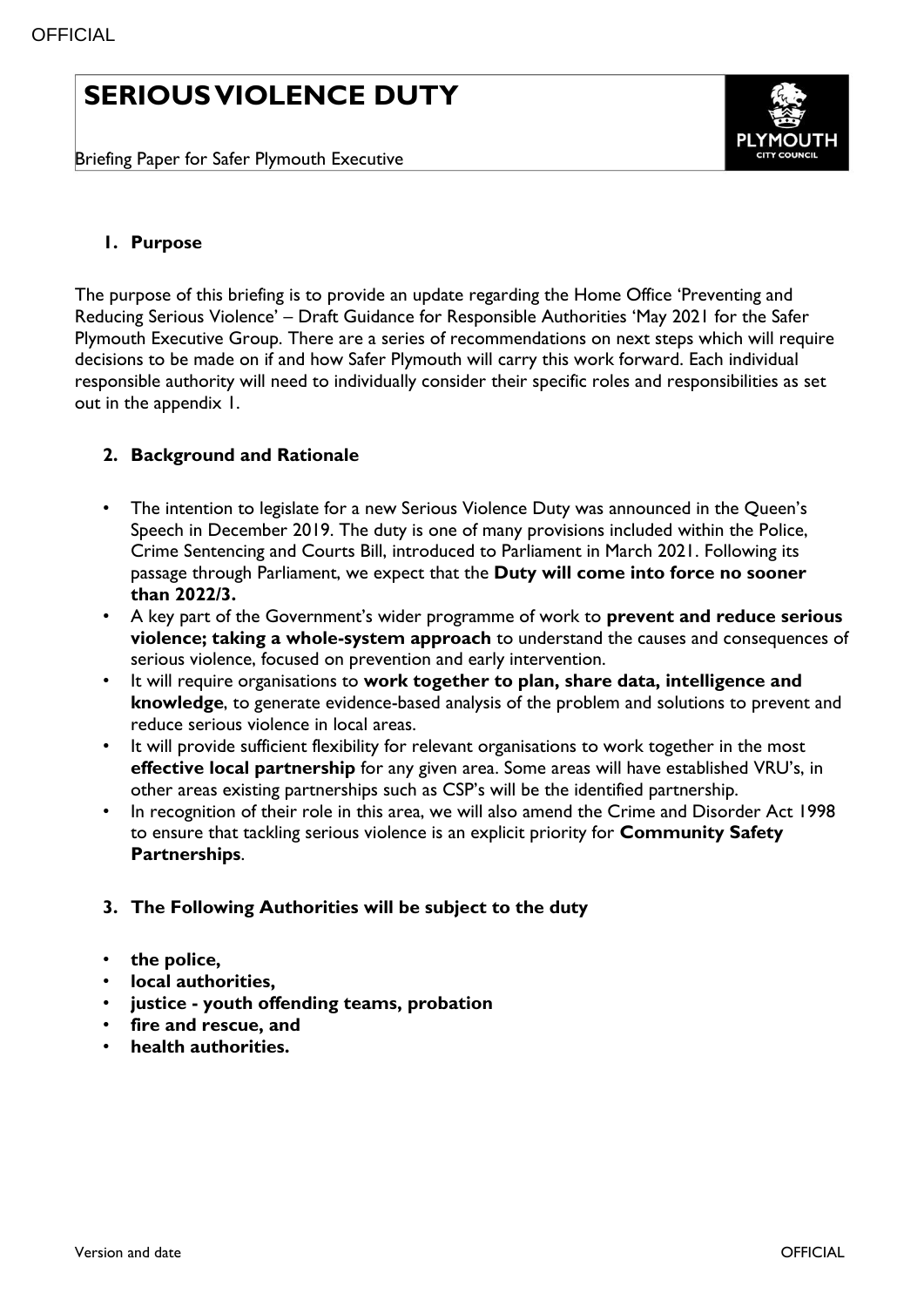**Educational institutions** and **prisons/youth custodial establishments** will be under a separate duty to co-operate with core duty holders. There will be a requirement for the partnership to consult with all such institutions in their area.

Duty holders will work together to establish a **local strategic needs assessment see appendix 2.**  The guidance makes clear that this assessment and resulting strategy can be 'incorporated into existing products' i.e. embedded in a refreshed local strategic crime assessment, but we would need to be mindful that the resulting assessment will be subject to greater scrutiny and evaluation and could require a significant overhaul of resource to meet standards required. Options for external monitoring and compliance include the OPCC.

They will develop and publish **a local strategy** which will outline the collective action they intend to take, including (but not limited to):

- A summary of the local problem profile;
- How the chosen partnership will work together;
- Actions including specific interventions / preventative action;
- Engagement plans with voluntary and community organisations and young people; and
- Identified funding streams or resources

As with the assessment we can embed within existing strategies and plans, e.g. Plymouth Plan, Domestic Abuse Strategy but would need to demonstrably meet strategy requirements. There is a plethora of existing good practice available from the existing VRU's to assist along with the PHE guidance in **appendix 3.**

#### **4. Core Principles**

- a. The Duty does not require the creation of new multi-agency structures. Senior leaders in the responsible authorities should use existing local structures where possible to comply with the requirements of the duty to work together to prevent and reduce serious violence in their local areas and, ultimately, to improve community safety.
- b. The Duty requires the specified authorities to collaborate and plan to prevent and reduce serious violence. In doing so, local areas are encouraged to adopt the World Health Organisation's definition of a public health approach, which can be summarised as follows:
- Focussed on a defined population;
- With and for communities;
- Not constrained by organisational or professional boundaries;
- Focussed on generating long term as well as short term solutions;
- Based on data and intelligence to identify the burden on the population, including any inequalities;
- Rooted in evidence of effectiveness to tackle the problem.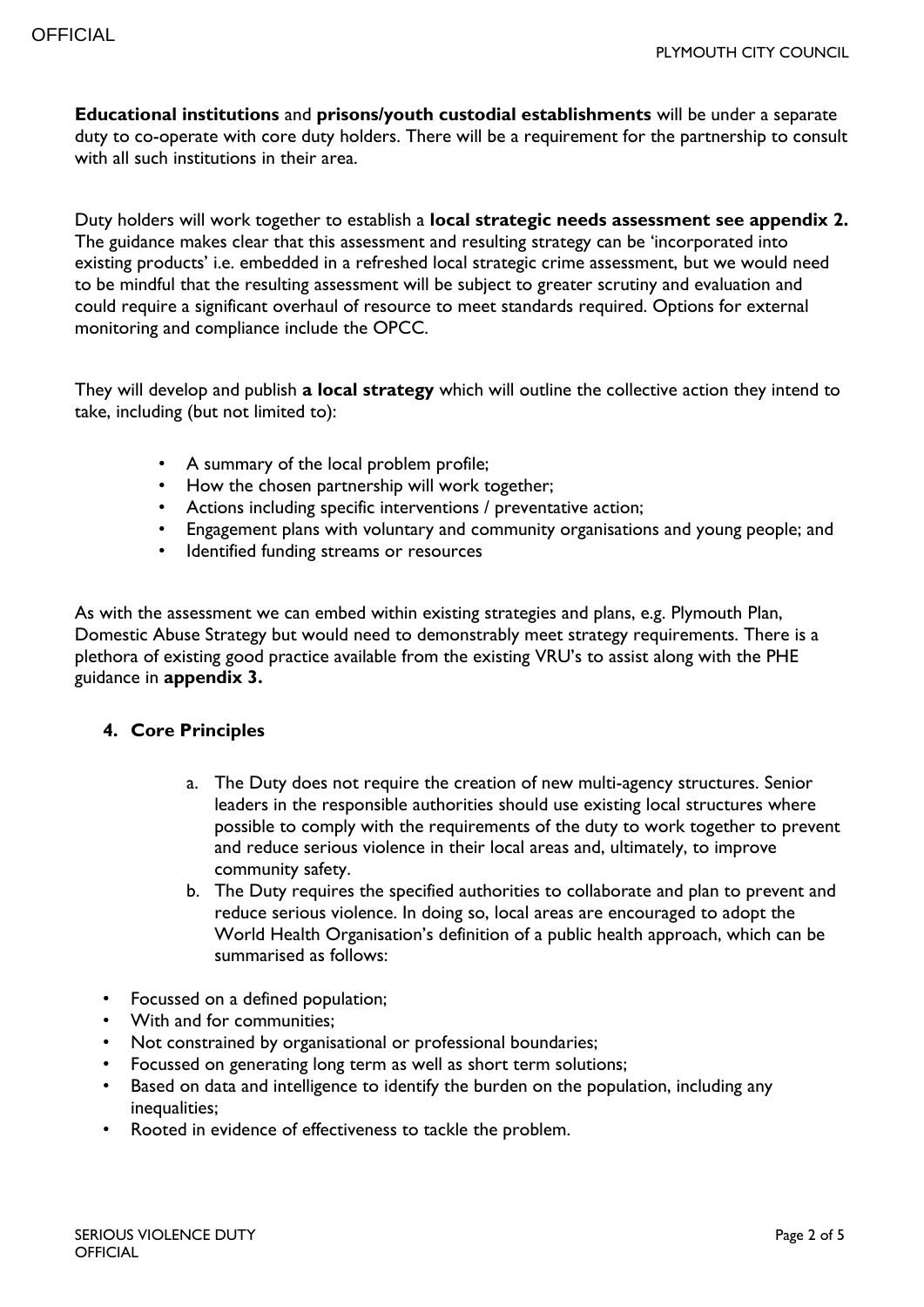# **5. Defining Serious Violence**

The bill provides that, for the purposes of this duty, violence includes violence against property and threats of violence but does not include terrorism. It also provides that in considering what amounts to serious violence in any given area account must be taken of a number of factors, which are:

- a. the maximum penalty which could be imposed for any offence involved in the violence;
- b. the impact of the violence on any victim;
- c. the prevalence of the violence in the area,
- d. the impact of the violence on the community in the area.

Some types of crime such as homicides, weapons offences and county lines activity are specified as in scope; however there is considerable local flexibility to include other areas of crime such as domestic abuse and modern slavery according to local need. New and emerging threats can also be incorporated.

#### **6. The Local Area**

Plymouth would be the defined area but there is considerable scope for cross border working – see **appendix 4**

#### **7. Data Sharing and Intelligence**

In order to collaborate effectively partnerships are expected to share data and intelligence. This should primarily consist of sharing aggregated and anonymised data but may also include data pertaining to individuals to inform the strategic, tactical and operational response to serious violence in the local area.

Examples given include:

- o hospital data on knife injuries,
- o the number of exclusions and truancies in local schools,
- o police recorded crime,
- o local crime data,
- o anonymised prison data,
- o areas of high social services interventions
- o intelligence on threats such as county lines including the activity of serious organised crime gangs and on drugs markets.

Our commitment to a trauma informed approach in Plymouth would mean that we would also look to incorporate lived experience intelligence in our assessments and strategy.

There will be resource implications to Safer Plymouth partnership as we undertake this work (**appendix 4)** which will require some pooling of existing resources.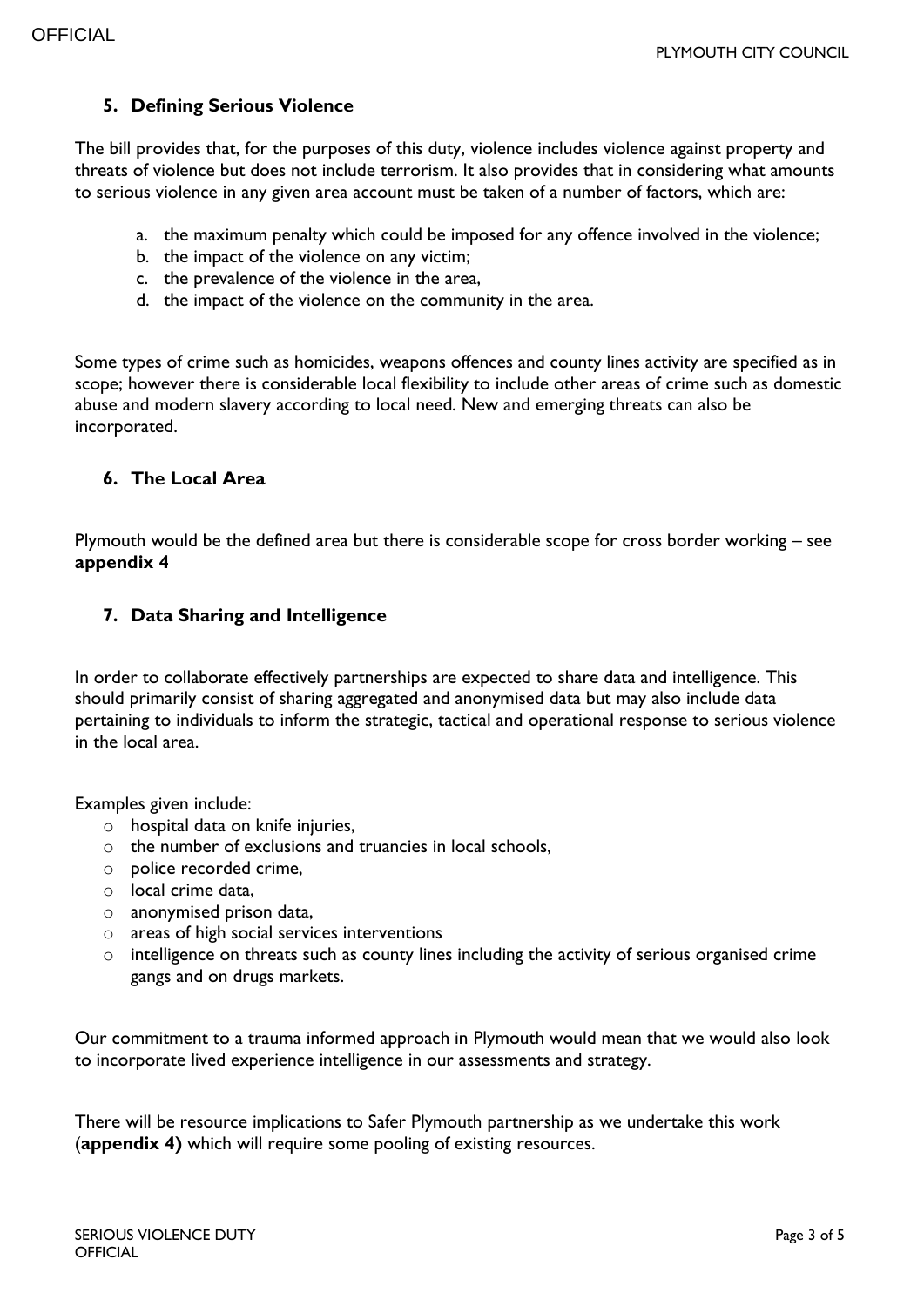# **8. Engagement**

The Safer Plymouth model of significant engagement with VCSE groups as evidenced through our existing thematic work would stand us in good stead for this element of the duty. We will need to consider more formalised and robust engagement with children and young people under the new Act, although existing forums in the city would provide appropriate vehicles for this.

#### **9. Recommendations and next steps**

- **Formal agreement that Safer Plymouth is the right partnership to deliver the duty with a commitment to pooling resource and budgets according to need as set out in the new legislation**
- **Establish a new thematic group to lead and develop work in this area to include engaging new partners (e.g. representatives from education authorities, prison services), resource mapping, identifying workforce development needs and ensuring analytical capacity in place**
- **Consult on changes with existing theme groups as appropriate and facilitate movement of participants between themes to best meet areas of expertise**
- **Agree on Public Health Lead for Thematic Group to facilitate expertise in best practice in line with appendix 3**
- **Agree formal liaison methods with OPCC to support an effective Peninsula approach**
- **Develop a Safer Plymouth structure chart which indicates where technical leads and data analysists will be providing support to the thematic lead**
- **Have new groups operational and with terms of reference updated ready for sign off at October Safer Plymouth Executive**
- **Seek appropriate sign off through Health and Well-being board and organisational governance structures**